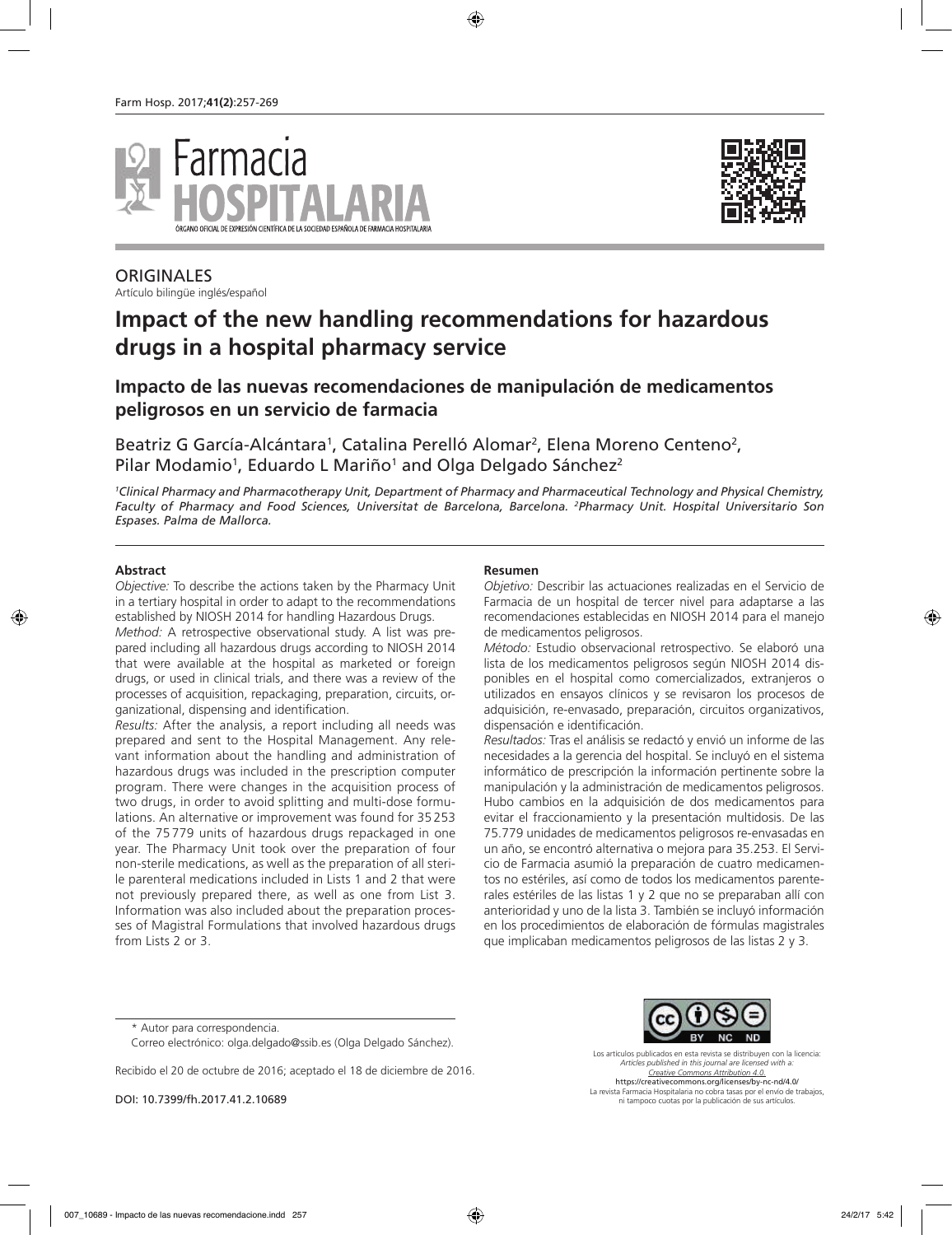*Conclusion:* The adaptation to the recommendations by NIOSH 2014 has represented a change, but also a significant reduction in the handling process of hazardous drugs by the healthcare staff, therefore reducing the risk of occupational exposure.

#### **KEYWORDS**

National Institute for Occupational Safety and Health (U.S.A.); Occupational exposure; Hazardous drugs; Safety; Tertiary hospital

Farm Hosp. 2017;**41(2)**:257-269

## **Introduction**

There have been concerns about the safety of handling medications with risk for the healthcare staff since Falk published on 1979 an article about the detection of mutagenicity in the urine of nurses preparing cytostatic drugs1 . Nowadays, this is still an area of concern in the hospitals, mainly at pharmacy level, as well as for the Occupational Risk Prevention Departments. The preparation of cytostatic drugs in centralized and specialized units has become a regular and established practice, based on the guidelines for adequate and safe handling of hazardous drugs<sup>2,3</sup>.

The concept of occupational exposure appeared by the first time at the end of the 70s, and it referred specifically to antineoplastic medications. Some years later, at the beginning of the 80s, an increasing concern about potential risks led to *The Occupational Safety and Health Administration* (OSHA) to publish guidelines on handling cytotoxic compounds<sup>5</sup>. Currently, other agencies such as *The American Society of Hospital Pharmacists* (ASHP) or *The National Institute for Occupational Safety and Health* (NIOSH) would periodically suggest new improvements on this area.

The term Hazardous Drug was introduced by the ASHP in 1990<sup>4</sup> and adopted by the OSHA<sup>5</sup> for those medications which presented at least one of the following risk characteristics for humans: carcinogenicity, teratogenicity or any other toxicity for the development, reproductive toxicity, organ toxicity at low doses, genotoxicity, or those drugs with a similar structure or toxicity profile to other hazardous medications.

Along 2004, the NIOSH published a list of hazardous drugs<sup>6</sup>, which was updated in 2010<sup>7</sup>, 2012<sup>8</sup> and 2014<sup>9</sup>; the 2016 version, is the last one, and it is currently available<sup>10</sup>. Based on the 2014 publication, the NIOSH classified hazardous drugs into three groups: Group 1: antineoplastic drugs, Group 2: non-antineoplastic drugs that present at least one criterion for being hazardous; and Group 3: those drugs that present risk for the reproductive process, and that might affect men and women who are actively trying to conceive, and pregnant or breastfeeding women, but that present no risk for the rest of the staff.

*Conclusión:* La adaptación a las recomendaciones NIOSH 2014 ha supuesto un cambio, pero también una minimización significativa de la manipulación de medicamentos peligrosos por parte del personal sanitario, reduciéndose de esta manera el riesgo de exposición ocupacional.

#### **PALABRAS CLAVE**

National Institute for Occupational Safety and Health (U.S.); Exposición ocupacional; Medicamentos peligrosos; Seguridad; Hospital de tercer nivel

#### Farm Hosp. 2017;**41(2)**:257-269

Since the 2014 update, the NIOSH introduced List 2 of non-antineoplastic hazardous drugs, which forced a review of their handling in every healthcare institution, and particularly, of the duties at Hospital Pharmacy Services.

The objective of this article is to describe the actions taken by the Pharmacy Service in a tertiary hospital, in order to follow the recommendations established by NIOSH 2014 for handling hazardous drugs.

## **Methods**

A retrospective observational study was conducted based on the recommendations done by NIOSH 2014 at tertiary hospital level, including those ones mentioned in the 2016 version (which was still a draft at the moment of the review).

The identification of the measures adopted was sequentially conducted over time, assessing the different kind of changes, which had been required such as informative, organizational and process management. Medicines available at the hospital were reviewed, and different actions were taken accordingly: replacement of drugs with a more adequate pharmaceutical formulation, selection of drugs which avoid handling or repackaging, classification of drugs that have to be prepared outside the wards, and generation of information on proper handling of hazardous drugs by healthcare staff.

Finally, in order to evaluate the measures to be adopted, there was a review of the processes for acquisition, repackaging, preparation, circuits, organization, dispensing and identification.

## **Results**

Informative, organizational and management measures have been adopted at the Pharmacy Service, following the next steps:

#### **Preparation of the list of hazardous drugs in the hospital and recommendations for its use.**

A review was conducted on the medications available at hospital that were included in any of the groups by NIOSH 2014 and by the 2016 draft available at the time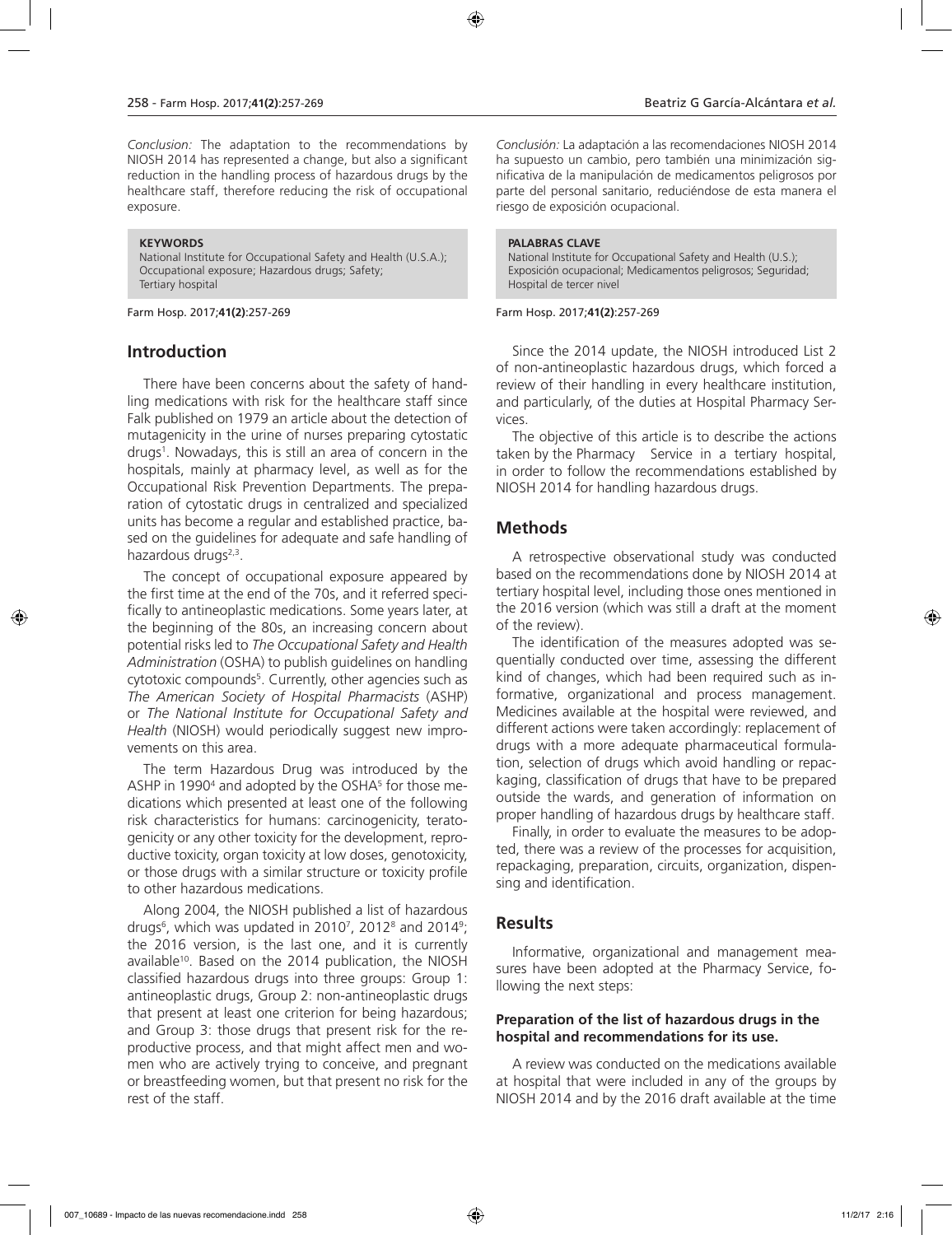of the study; drugs marketed in Spain, foreign medications, and those used in clinical trials were considered. The list identified 134 molecules, including pharmaceutical formulations used at hospital, and the recommendation for their preparation and administration was described.

This list was presented to the Hospital Management, Medical Management, Nursing Management, and Occupational Risk Prevention Department.

#### **Assessment of Hospital Management´s needs.**

A report on the identified needs for Hospital Management was prepared. The following functional needs were indicated: a new clean room for the preparation of sterile non-antineoplastic hazardous drugs, availability of individual protection equipment in the hospitalization wards, and availability of nursing staff for an expanded preparation of medications in the Pharmacy Service. Apart of describing the identified needs, this report also aimed to ensure awareness by the Hospital Management and support the legal coverage of the Pharmacy Service.

Although there were clean rooms in the Pharmacy Service for the preparation of antineoplastic drugs, these were located at the "Daily Hospital", which is very far from the General Pharmacy. The new recommendations for handling non-antineoplastic hazardous drugs represents an interruption in the antineoplastic routine preparation, and therefore it was considered necessary to request the installation of a new clean room in the General Pharmacy, where the future preparation of non-antineoplastic hazardous drugs could be performed without interfering in the scheduled activity of the Oncohaematology Daily Hospital.

#### **Medication Prescription and Administration electronic system: integration of new recommendations.**

The Electronic Prescription System (Millenium®) was updated to indicate the risk of handling during the preparation and administration of all hazardous drugs in Lists 1, 2 and 3, by incorporating the following text:

Lists 1 and 2: *"Risk for the Healthcare Staff: Please follow recommendations for administration".* 

List 3: *"Reproductive Risk for the Healthcare Staff: Please follow recommendations for administration".* 

On the other hand, all those medications in Lists 1 and 2 (76 molecules in total) were marked as "Don't Split" in the Electronic Prescription Program, so in case there was a need of splitting the medication, and alert would appear in the pharmaceutical validation section, warning about conducting it in the Pharmacy Service, and more specifically in a Biological Safety Cabinet (BSC) if necessary. However if there were alternatives as oral suspension, syrup, or oral drops, was also indicated, in order to avoid tablet splitting.

#### **Acquisition of Medications**

The review of hazardous molecules led to some changes in the acquisition of medications. Low-dose formulations of the same drug were incorporated, in order to avoid dose splitting. To avoid oral powder formulations, it was considered to replace them by oral tablet formulations. For example, megestrol was available as powder sachets (Borea), which involved dissolving the powder for administration; Megefren, which presented tablets as single doses, replaced this. Those formulations that were presented as bottles of multiple-doses such as fenitoine (Epanutin) were eliminated and replaced by blisters (Sinergina).

#### **Repackaging of oral solid drugs.**

There was a review of all repackaging conducted in the period between May, 2015 and May, 2016, which showed that 75,779 units of hazardous drugs had been repackaged (4,290 from List 1, 36,090 from List 2, and 35,399 from List 3), being a 13.5% of the total. Out of the total drugs repacked, there were 198 (0.26%), which presented incidences in the repackaging machine.

For the molecules included in Lists 1 and 2, there was a review of the availability in the market of medications that did not require repackaging, and a single-dose formulation was found in 5 cases: anastrozole, bicalutamide, letrozole, megestrol and rasagiline.

In those cases,where drugs were not available as single-dose in the market, there was an assessment of how many were adequate for relabeling instead of repackaging; this was possible for 6 medications: everolimus, abacavir, fenitoine, nevirapine, abacavir/lamivudine and mycophenolic acid.

For the rest of the drugs without single-dose formulation, or for those that did not meet the criteria for relabeling, it was established that they had to be prepared through a manual procedure, in order to avoid using the automatic repackaging machine. Detailed information about handling was included in its repackaging specifications. These medications were: hydroxyurea, azathioprine, tacrolimus and dolutegravir/abacavir/lamivudine.

These measures solved the automatic repackaging for 35,253 units: 8,906 were relabeled, 23,822 were sent for manual preparation, and for the remaining 2,525, a marketed single-dose alternative was found, which prevented direct contact with the hazardous drug (Table 1).

Additionally, repackaging specifications for molecules in List 3, were also included to ensure the safe handling by the hospital staff, by indicating their classification as hazardous drugs, by warning to avoid the automatic repackage, and by requesting the need of exclusive-use equipment for protection of the staff, such as gloves, protective lab coat and mask, against any potential breakage or spillage during repackaging.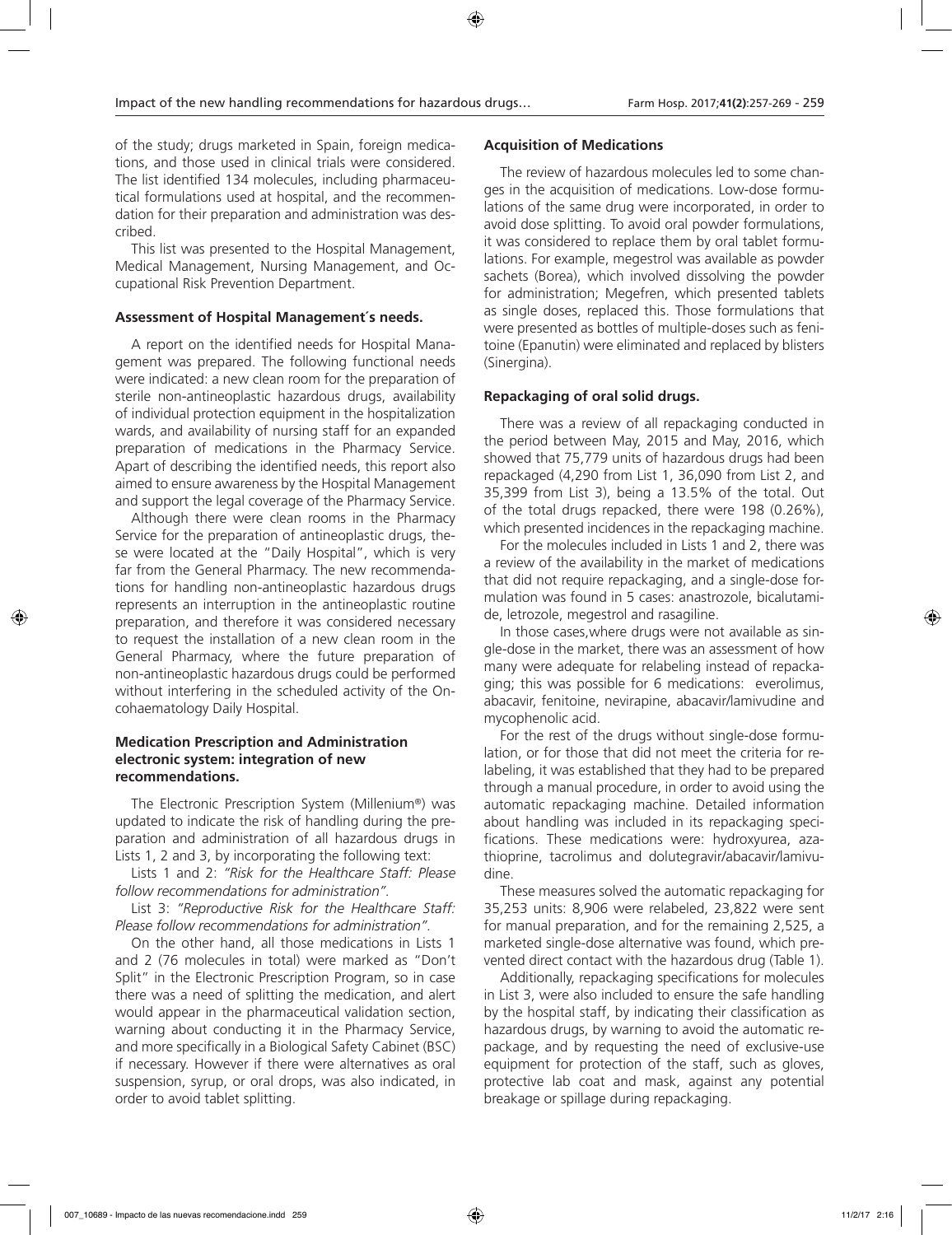**Table 1.** *Alternatives to repackaging of oral solid drugs.* 

| Drug name and dose      | Molecule                                 | Alternative         | <b>NIOSH</b><br>List | Repackaged<br>units<br>(May, 2015 -<br>May, 2016) |
|-------------------------|------------------------------------------|---------------------|----------------------|---------------------------------------------------|
| Anastrozole Normon 1 mg | Anastrozole                              | Single-dose blister | 1                    | 280                                               |
| Casodex 50 mg           | Bicalutamide                             | Single-dose blister | $\mathbf{1}$         | 690                                               |
| Certican 0,25 mg        | Everolimus                               | Relabeling          | $\mathbf{1}$         | 119                                               |
| Certican 0,5 mg         |                                          |                     |                      | 1300                                              |
| Certican 0,75 mg        |                                          |                     |                      | 179                                               |
| Siklos 100 mg           | Hydroxyurea                              | Manual single-dose  | $\mathbf{1}$         | 540                                               |
| Femara 2,5 mg           | Letrozole                                | Single-dose blister | $\mathbf{1}$         | 269                                               |
| Megefren 160 mg         | Megestrol                                | Single-dose blister | $\mathbf{1}$         | 899                                               |
| Ziagen 300 mg           | Abacavir                                 | Relabeling          | $\overline{2}$       | 120                                               |
| Kivexa 600/300 mg       | Abacavir sulfate/ Lamivudine             | Relabeling          | $\overline{2}$       | 390                                               |
| Trizivir 300/150/300 mg | Abacavir sulfate/ Lamivudine/ Zidovudine | Relabeling          | $\overline{2}$       | 120                                               |
| Myfortic 180 mg         | Mycophenolic acid                        | Relabeling          | $\overline{2}$       | 1530                                              |
| Myfortic 360 mg         |                                          |                     |                      | 3830                                              |
| Imurel 50 mg            | Azathioprine                             | Manual single-dose  | $\overline{2}$       | 1359                                              |
| Aldactone 25 mg         | Spironolactone                           | Manual single-dose  | $\overline{2}$       | 7344                                              |
| Sinergina 100 mg        | Fenitoine                                | Relabeling          | $\overline{2}$       | 1198                                              |
| Nevirapine Teva 200 mg  | Nevirapine                               | Relabeling          | $\overline{2}$       | 120                                               |
| Azilect 1 mg            | Rasagiline mesylate                      | Single-dose blister | $\overline{2}$       | 387                                               |
| Prograf 0,5 mg          | Tacrolimus                               | Manual single-dose  | $\overline{2}$       | 300                                               |
| Prograf 1 mg            |                                          |                     |                      | 1259                                              |
| Prograf 5 mg            |                                          |                     |                      | 420                                               |
| Advagraf 0,5 mg         |                                          |                     |                      | 300                                               |
| Advagraf 1 mg           |                                          |                     |                      | 4315                                              |
| Advagraf 5 mg           |                                          |                     |                      | 1619                                              |
| Triumeq 50/600/300 mg   | Dolutegravir/ Abacavir/ Lamivudine       | Manual single-dose  | $\overline{2}$       | 6366                                              |

### **Preparation of non-sterile medications and oral magistral formulations, and identification of hazardous molecules.**

The reconstitution of oral suspensions that were marketed as powder for suspension was taken over for preparation by the Pharmacotechnology Lab: valganciclovir oral suspension, and mycophenolate oral suspension. On the other hand, recommendations for hazardous drugs were included in the preparation specifications for

azathioprine 50 mg/mL oral suspension and phenoxybenzamine 2 mg/mL oral solution. These 4 preparations were now conducted in a class IIb BSC for non-sterile formulations, located in an isolated room with ante-room, close to the Pharmacotechnology Lab, with neutral air pressure and not requiring sterile conditions. Detailed instructions were included in the relevant specifications about the safe preparation of these drugs. The number of preparations conducted for each medication is detailed in Table 2.

**Table 2.** *Incorporations within oral preparations of hazardous molecules prepared at the Pharmacy Service (September, 2015 – June, 2016).*

| Oral preparation                                          | Number of preparations | <b>NIOSH List</b> |
|-----------------------------------------------------------|------------------------|-------------------|
| Azathioprine 50 mg/mL oral suspension                     |                        |                   |
| Phenoxybenzamine 2 mg/mL oral solution                    |                        |                   |
| Mycophenolate powder for oral suspension (reconstitution) |                        |                   |
| Valganciclovir powder for oral solution (reconstitution)  |                        |                   |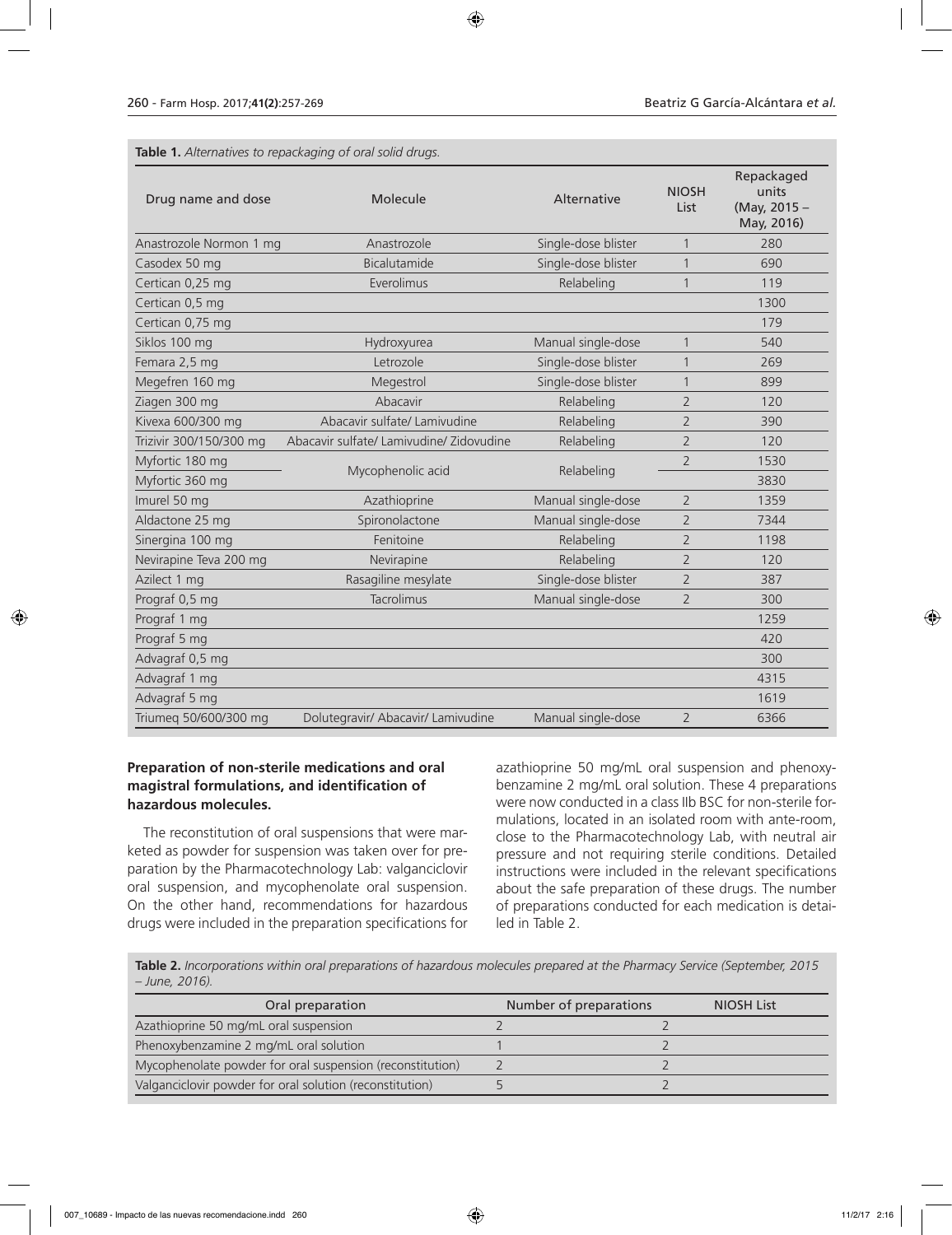#### **Preparation of Sterile Medications**

The preparation of all those parenteral formulations of medications included in List 1 and 2, which were previously prepared at the ward by the nurses, was now indicated to be conducted at the Pharmacy Service in a class II b BSC.

It was detected that 3 medications for parenteral administration that required preparation in a BSC had not been prepared so far in this way; these drugs were mycophenolate, cyclosporine and tacrolimus. The preparations conducted are detailed in Table 3.

In case of phenytoin, it was considered purchasing it as vials through the community pharmacy, although its short self-life of 3 months did not make possible its use at hospital. Moreover, this medicine is commonly available in the trolleys for the emergencies, thus the Pharmacy Service cannot take responsibility on its preparation for emergency cases. In some cases, it has been recommended to replace phenytoin with other medication for preventing convulsions. On the other hand, even its use is not very frequent according to the recommendations by the NIOSH, eye and respiratory protection must be used, in case it cannot be prepared in a safety cabinet, because closed drug transfer systems cannot be used given its formulation as ampoules, similarly to what happens with cyclosporine and tacrolimus.

#### **Organization for Preparation of Magistral Formulations**

There was a review of the procedures involving hazardous drugs in the Pharmacotechnology Lab, in order to adopt safety measures for the staff. For the molecules from NIOSH List 1, there was no detection of any new activities to be conducted, because these drugs were already prepared in BSCs. For the drugs from NIOSH List 2, a section was included regarding safety rules for preparation by indicating the personal safety equipment required (blue uniform, blue clogs, cap, protective goggles, lab coat protecting against cytostatics, FFP3 mask, double gloves), and the setting of preparation (BSC). Regarding to the drugs from NIOSH List 3, the procedure was updated in order to provide information to the staff that is actually at risk ("risk for the male and female members of staff who are actively trying to conceive, women who are pregnant or planning to be, or breastfeeding women. If at a risk situation, please work in a BSC and with personal safety equipment") (Table 4).

#### **Discussion**

The Pharmacy Service of the hospital where this study has been conducted has an ISO 9001 Rule Accreditation, and has been authorized by the Regional Health Administration to prepare oral cytostatic agents according to the Guidelines for Good Practice on Preparation of Medications in Hospital Units<sup>11</sup>. Even so, the publication of the NIOSH 2014 recommendations involved a major change in handling medications, both by the number of new medications considered hazardous, and by the change in the management of their administration, which required a re-evaluation of the processes at the Pharmacy Service and its structure.

The identification of hazardous drugs with pharmaceutical forms appropriate to prevent unsafe handling, has been a success; this applies to two drugs. On the other hand, 7.2% of the alternatives sought for repackaging avoided direct handling, due to their marketed single-dose formulation, and the remaining 92.8% improved safety in terms of contact with hazardous drugs, due to the relabeling and manual single-dose alternatives, thus avoiding incidences with the packaging machine. For the rest of the drugs, including those in List 3, detailed safety measures have been incorporated so that their handling will be as safe as possible.

Regarding to the endovenous formulations and the preparation of magistral formulations, the implementation of the NIOSH recommendations has required some processes to be corrected, thus improving the safety conditions. Specifically, some aspects have been changed in the preparation of ten hazardous drugs, which amount to the total sum of 1,257 preparations from September 2015 to June 2016; and therefore, all these contacts will be avoided in future preparations.

The qualitative improvement in terms of safety increased, is being achieved through the generation of the adequate alerts, both in the safety specifications and in the preparation specifications of the medications involved, in the Millenium® prescription program, or in the Hazardous Drugs Registry from the Health System.

Those medications that are presented as ampoules (fenitoine) is still an unsolved problem, as well as those

**Table 3.** *Incorporations and changes in endovenous preparations conducted at Pharmacy Service (September, 2015 – June, 2016).* 

| <b>Medication</b> | Number of preparations | Change             | NIOSH List |
|-------------------|------------------------|--------------------|------------|
| Cyclosporin       | 296                    | Ward $-$ BSC IIb   |            |
| Mycophenolate     | 907                    | Ward $-$ BSC IIb   |            |
| <b>Tacrolimus</b> |                        | $H LFC - BSC I lb$ |            |

BSC IIb: Biological Safety Cabinet Type IIb HLFC: Horizontal Laminar Flow Cabinet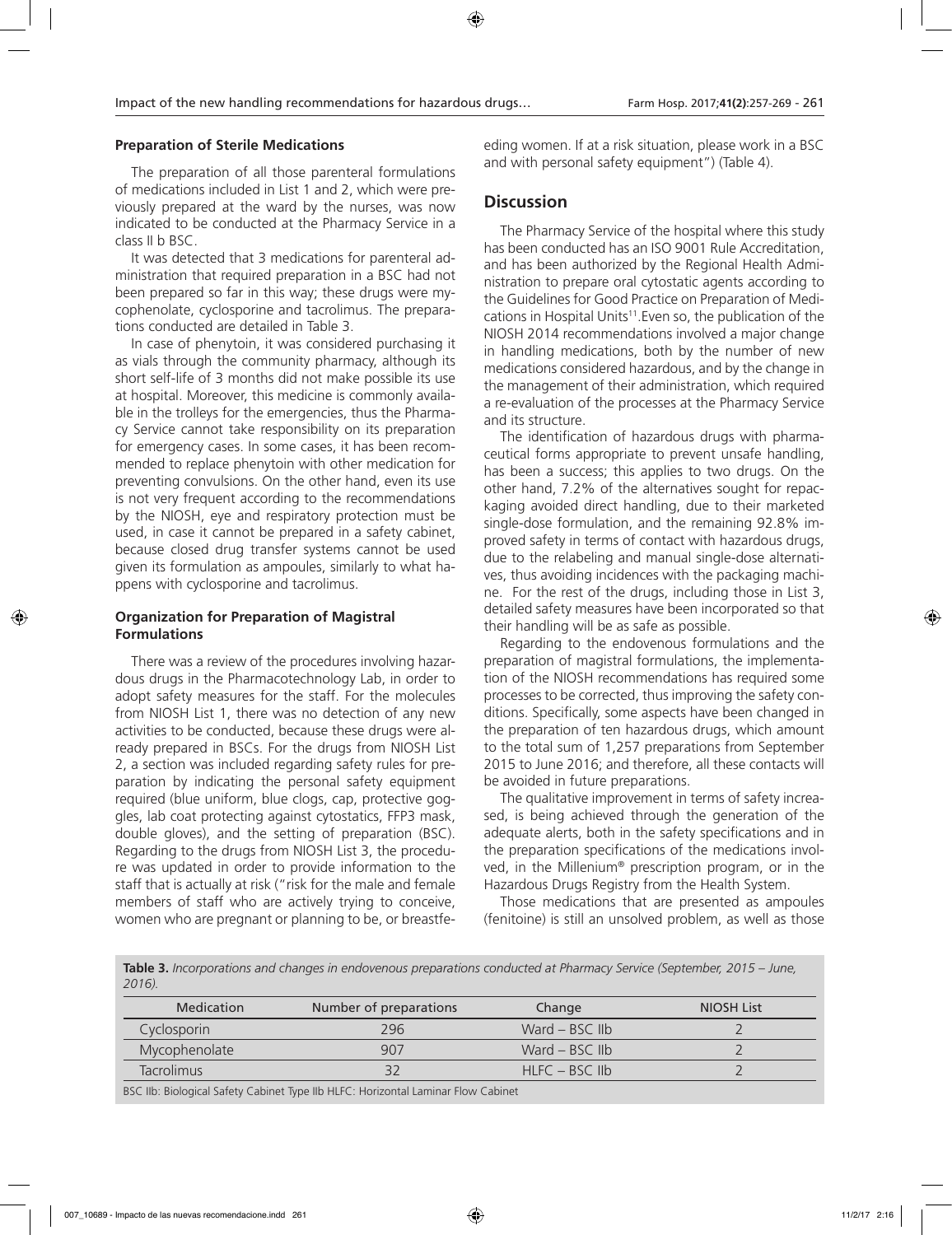| Medication                                       | Change                                | <b>NIOSH List</b> |
|--------------------------------------------------|---------------------------------------|-------------------|
| Abacavir 200 mg/ Lamivudine 100 mg capsules      | <b>BSC TYPE II</b>                    | $\overline{2}$    |
| Azathioprine 10 mg/mL oral suspension            | <b>BSC TYPE II</b>                    | $\overline{2}$    |
| Carbamazepine 25 mg/mL syrup                     | <b>BSC TYPE II</b>                    | $\overline{2}$    |
| Carbamazepine 40 mg/mL syrup                     | <b>BSC TYPE II</b>                    | $\overline{2}$    |
| Cidofovir 1,5% cream                             | <b>BSC TYPE II</b>                    | $\overline{2}$    |
| Cidofovir 3% cream                               | <b>BSC TYPE II</b>                    | $\overline{2}$    |
| Entecavir 0.5 mg capsules                        | <b>BSC TYPE II</b>                    | $\overline{2}$    |
| Spironolactone 2 mg/mL oral suspension           | <b>BSC TYPE II</b>                    | $\overline{2}$    |
| Spironolactone 10 mg/mL oral suspension          | <b>BSC TYPE II</b>                    | $\overline{2}$    |
| Fenitoine aequous suspension 5 mg/mL             | <b>BSC TYPE II</b>                    | $\overline{2}$    |
| Sirolimus 0,2% ointment                          | <b>BSC TYPE II</b>                    | $\overline{2}$    |
| Sirolimus 0,4% ointment                          | <b>BSC TYPE II</b>                    | $\overline{2}$    |
| Tacrolimus 0,5 mg/ml oral suspension             | <b>BSC TYPE II</b>                    | 2                 |
| Ambrisentan 5 mg capsules                        | Information provided to staff at risk | 3                 |
| Bosentan 31,25 mg capsules                       | Information provided to staff at risk | 3                 |
| Topiramate 6 mg/ml oral suspension               | Information provided to staff at risk | 3                 |
| Voriconazole 10 mg/mL eyedrops                   | Information provided to staff at risk | 3                 |
| Voriconazole intrastromal 50 mcg/0,1 mL          | Information provided to staff at risk | 3                 |
| Voriconazole intravitreal 10 mcg/0,1 mL          | Information provided to staff at risk | 3                 |
| Voriconazole intravitreal 50 mcg/0,1 mL          | Information provided to staff at risk | 3                 |
| Voriconazole intravitreal 100 mcg/0,1 mL         | Information provided to staff at risk | 3                 |
| Voriconazole Intravitreal 200 mcg/0,1 mL         | Information provided to staff at risk | 3                 |
| Zonisamide 10 mg/mL syrup                        | Information provided to staff at risk | 3                 |
| BSC TYPE IIb: Biological Safety Cabinet Type IIb |                                       |                   |

**Table 4.** *List of changes in the preparation process for magistral formulations.*

that, due to their stability, cannot be prepared in the Pharmacy Service such as triptoreline, due to their immediate or unstable administration. It would be desirable that these hazardous drugs offered a formulation that allowed safe handling in the hospitalization wards, such as for example pre-charged syringes with specific safety systems.

This review is limited to the medications available at one hospital; therefore, each institution should assess the medications used in their setting and the risks in their own organization, adopting the adequate measures in each case, that will depend on their baseline situation, requiring a higher or lower number of actions, although with common objective of ensuring a safe use of the hazardous drugs in each centre.

The publication of NIOSH 2014 and its recent 2016 update<sup>12</sup>, as well as the publication in September 2016 of the technical document "Hazardous Drugs: Measures for their Preparation and Administration<sup>13</sup>" entails a higher responsibility for the Pharmacy Service. The preparation of a higher number of hazardous drugs must be centralized, incorporating an area for preparation of hazardous drugs outside the Onco-hematology area, to avoid interfering with the scheduled preparations for

Oncology and Hematology treatments and that presumably will require, in some cases, additional clean rooms for an adequate compliance of the new recommendations. Specific rooms for non-sterile medications should be considered as well.

Being the Pharmacy Service the main location for hazardous drug handling, force the Service to extreme the precautions, by having clean rooms with all safety guarantees required, and the use of closed drug transfer systems for the preparation of hazardous drugs.

It is necessary to guarantee safe handling, by ensuring the constant compliance of all standard procedures. It would be useful to have devices to assess and monitor the contamination in work surfaces, as well as external certifications to guarantee the safe handling of these medications.

Finally, it is worth pointing out that, although the measures to be adopted in the Pharmacy Service are essential, the safe handling of hazardous drugs affect the whole healthcare organization, and must be accepted by the whole institution in a responsible manner, because the measures taken by the Pharmacy Service will only partially avoid the total of the problem.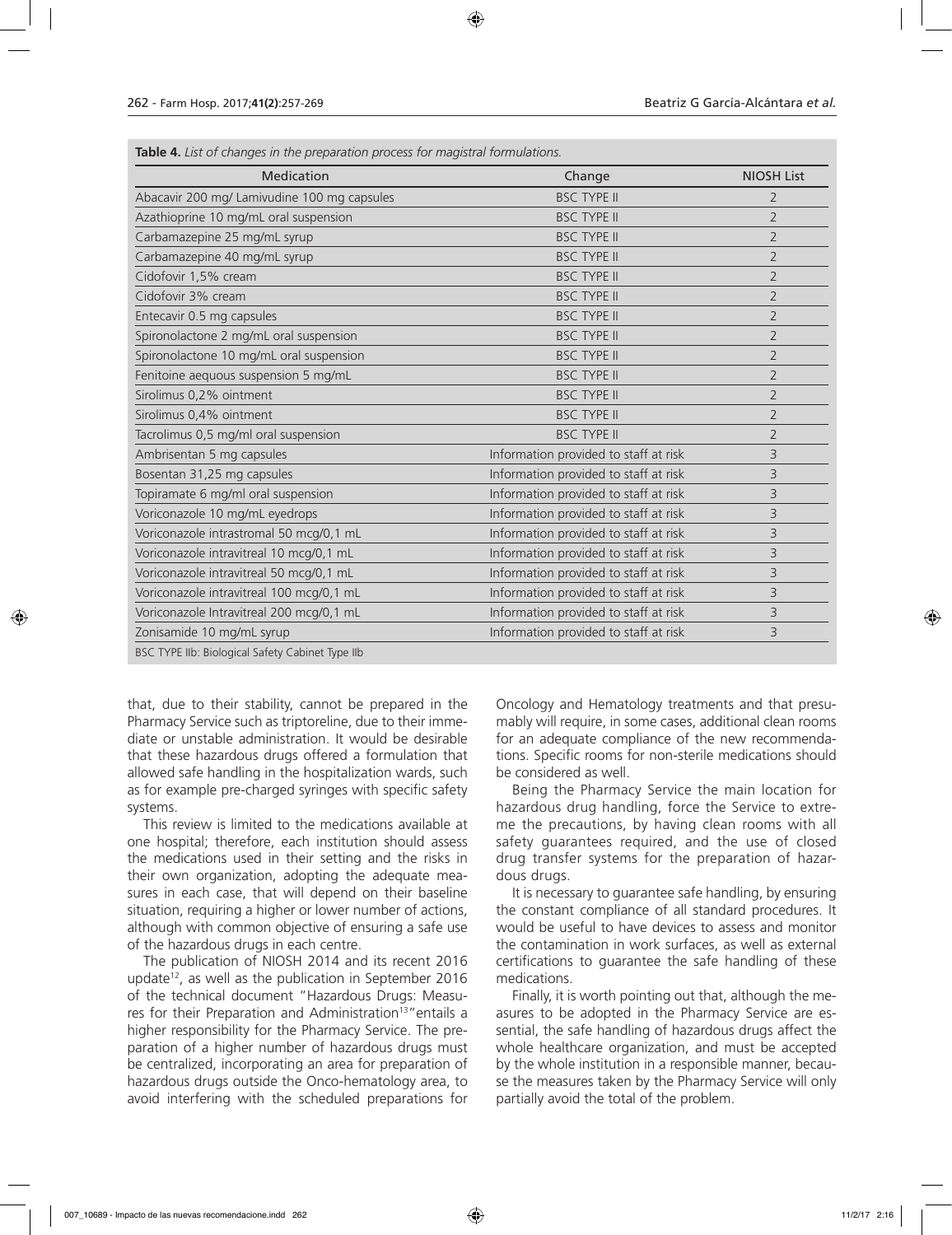## **Referencies**

- 1. Falck K, Grohn P, Sorsa M, Vainio H, Heinonen E, Holsti LR. Mutagenicity in urine of nurses handling cytostatic drugs. Lancet. 1979;1(8128):1250-1.
- 2. Real Decreto 665/97 sobre la protección de los trabajadores contra los riesgos relacionados con la exposición a agentes cancerígenos durante el trabajo. Boletín Oficial del Estado, nº 124 (24 de mayo de 1997).
- 3. Autoría múltiple. Guía de Buenas Prácticas para trabajadores profesionalmente expuestos a agentes citostáticos [Monografía en internet]. Madrid: Escuela Nacional de Medicina del Trabajo. Instituto de Salud Carlos III. Ministerio de Economía y Competitividad. Martínez de Aramayona López MJ, Sánchez-Uriz MA. Coordinadoras; 2014 [22/07/16]. Disponible en: http://gesdoc.isciii.es/gesdoc controller?action=download&id=26/03/2014-199edf956b
- 4. ASHP technical assistance bulletin on handling cytotoxic and hazardous drugs. Am J Hosp Pharm. 1990;47(5):1033-49.
- 5. Occupational Safety and Health Administration (OSHA). OSHA Technical Manual. [22/07/16] Disponible en: https://www.osha.gov/ dts/osta/otm/otm\_vi/otm\_vi\_2.html
- 6. National Institute for Occupational Safety and Health (NIOSH). NIOSH alert: Preventing Occupational Exposures to Antineoplastic and Other Hazardous Drugs in Healthcare Settings [Monografía en internet]; 2004. 2004−165. [15/07/2016]. Disponible en: http:// www.cdc.gov/niosh/docs/2004-165/pdfs/2004-165.pdf
- 7. National Institute for Occupational Safety and Health (NIOSH). NIOSH List of Antineoplastic and Other Hazardous Drugs in Healthcare Settings 2010 [Monografía en internet]; 2010. 2010- 167. [15/07/2016]. Disponible en: https://www.cdc.gov/niosh/ docs/2010-167/pdfs/2010-167.pdf
- 8. National Institute for Occupational Safety and Health (NIOSH). NIOSH List of Antineoplastic and Other Hazardous Drugs in

## **VERSIÓN ESPAÑOLA**

#### **Introducción**

La preocupación por el manejo seguro de medicamentos con riesgo para el personal sanitario ha estado presente desde que, en 1979, Falk publicase la detección de mutagenicidad en la orina de enfermeras que preparaban citostáticos<sup>1</sup>. Hoy en día, sigue siendo un área de preocupación tanto por parte del Servicio de Farmacia Hospitalaria como del Servicio de Prevención de Riesgos Laborales, siendo ya una práctica habitual y consolidada la preparación de citostáticos en unidades centralizadas y especializadas siguiendo las recomendaciones para una manipulación correcta y segura $2,3$ .

El concepto de exposición ocupacional apareció por primera vez a finales de la década de los 70 y hacía referencia concretamente a medicamentos antineoplásicos. Unos años más tarde, a principios de los 80, la preocupación creciente sobre posibles riesgos llevó a que *The Occupational Safety and Health Administration* (OSHA) publicara unas guías sobre el manejo de compuestos citotóxicos<sup>5</sup>. En la actualidad, otros organismos como *The American Society of Hospital Pharmacists* (ASHP) o *The National Institute for Occupational Safety and Health* (NIOSH) siguen proponiendo mejoras en este aspecto de forma periódica.

El término medicamento peligroso fue introducido por la ASHP en 1990<sup>4</sup> y adoptado por la OSHA<sup>5</sup> para aquellos medicamentos que presentan en humanos al

Healthcare Settings 2012 [Monografía en internet]; 2012. 2012- 150. [15/07/2016]. Disponible en: https://www.cdc.gov/niosh/ docs/2012-150/pdfs/2012-150.pdf

- 9. National Institute for Occupational Safety and Health (NIOSH). NIOSH List of Antineoplastic and Other Hazardous Drugs in Healthcare Settings 2014 [Monografía en internet]; 2014. 2014-138. [2/07/2016]. Disponible en: http://www.cdc.gov/niosh/docs/2014- 138/pdfs/2014-138.pdf
- 10. National Institute for Occupational Safety and Health (NIOSH). Proposed Additions to the NIOSH 2016 Hazardous Drugs List; 2016. [4/07/16]. Disponible en: https://www.cdc.gov/niosh/docket/ review/docket233a/pdfs/proposed-additions-to-the-niosh-2016 hazardous-drugs-list-05-11-2015.pdf
- 11. Ministerio de Sanidad, Servicios Sociales e Igualdad. Guía de buenas prácticas de preparación de medicamentos en servicios de farmacia hospitalaria [Monografía en internet]. 2014 [26/07/16]. Disponible en: http://www.msssi.gob.es/profesionales/farmacia/ pdf/GuiaBPP3.pdf
- 12. National Institute for Occupational Safety and Health (NIOSH). NIOSH List of Antineoplastic and Other Hazardous Drugs in Healthcare Settings 2016 [Monografía en internet]; 2016. 2016-161. [4/10/2016]. Disponible en: http://www.cdc.gov/niosh/docs/2016- 161/pdfs/2016-161.pdf
- 13. Instituto Nacional de Seguridad e Higiene en el Trabajo (INSHT). Medicamentos Peligrosos: medidas de prevención para su preparación y administración [Monografía en internet]. Barcelona: Instituto Nacional de Seguridad e Higiene en el Trabajo (INSHT). Ministerio de Empleo y Seguridad Social; Septiembre 2016 [4/10/2016]. Disponible en: http://www.insht.es/InshtWeb/Contenidos/Documen tacion/FICHAS%20DE%20PUBLICACIONES/EN%20CATALOGO/ Higiene/2016%20medicamentos%20peligrosos/Medicamen tos%20peligrosos.pdf

menos una o más de una de las siguientes características de peligrosidad: carcinogenicidad, teratogenicidad u otra toxicidad para el desarrollo, toxicidad reproductiva, toxicidad en órganos a dosis bajas, genotoxicidad, o para aquellos con estructura o perfil de toxicidad similares a otros medicamentos peligrosos.

En el año 2004, NIOSH publicó una lista de medicamentos peligrosos<sup>6</sup>, que se actualizó en 2010<sup>7</sup>, 2012<sup>8</sup> y 20149 , estando ya disponible la actualización del 201610. A partir de la publicación de 2014, NIOSH agrupó los medicamentos peligrosos en tres grupos: Grupo 1- medicamentos antineoplásicos, Grupo 2- medicamentos no antineoplásicos que cumplen al menos un criterio de peligrosidad y Grupo 3- medicamentos que presentan riesgo para el proceso reproductivo y que pueden afectar a hombres y mujeres que están intentando concebir de forma activa, y mujeres embarazadas o en periodo de lactancia, pero que no comportan riesgo para el resto del personal.

Desde la actualización de 2014, NIOSH introdujo una lista 2 de medicamentos peligrosos no antineoplásicos que obligó a revisar el manejo de los mismos en toda organización sanitaria y, especialmente, el trabajo de los Servicios de Farmacia Hospitalaria.

El presente trabajo tiene como objetivo describir las actuaciones realizadas en el Servicio de Farmacia de un hospital de tercer nivel para adaptarse a las recomenda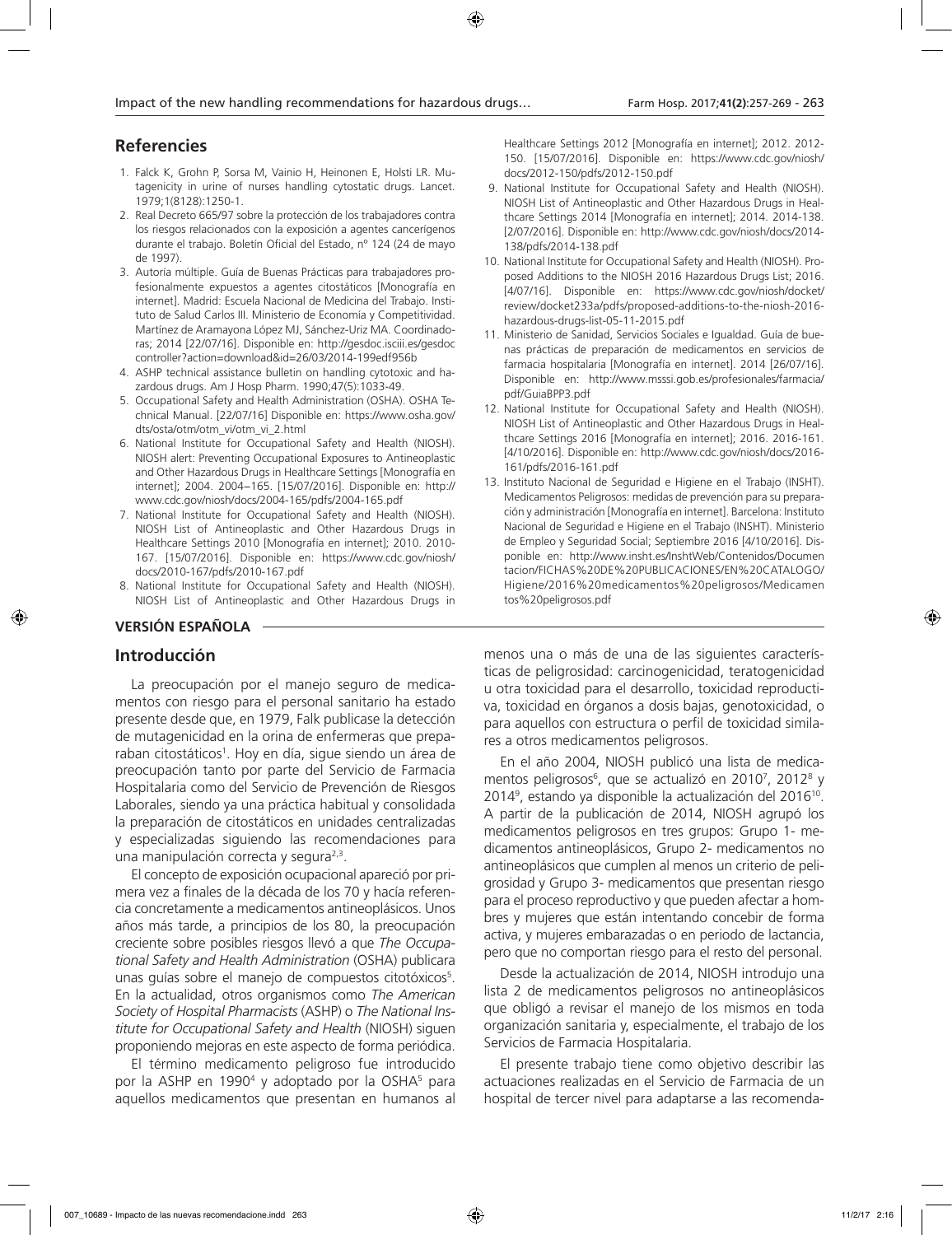ciones establecidas en NIOSH 2014 para el manejo de medicamentos peligrosos.

## **Métodos**

Se llevó a cabo un estudio observacional retrospectivo de las medidas adoptadas para la adaptación de la organización del Servicio de Farmacia a las recomendaciones en el momento vigente de NIOSH 2014 y el borrador 2016 disponible, en un hospital de tercer nivel.

La identificación de las medidas adoptadas se realizó de manera secuencial en el tiempo, valorando las actuaciones necesarias de tipo informativo, organizativo y de gestión de los procesos. Se revisaron: los medicamentos disponibles en el hospital que requerían modificar algún procedimiento; los cambios a formas farmacéuticas más idóneas; modificaciones en catálogo y selección de medicamentos que evitaran la manipulación o reenvasado; elaboración de medicamentos para evitar su preparación en plantas de hospitalización, tanto orales como parenterales; e información necesaria al personal sanitario para su manejo adecuado. Finalmente para evaluar las medidas a adoptar se revisaron los procesos de adquisición, reenvasado, preparación, circuitos, organizativos, dispensación e identificación.

## **Resultados**

Las medidas adoptadas en el Servicio de Farmacia han sido de tipo informativo, organizativo y de gestión, y se pueden englobar en los siguientes pasos.

#### **Elaboración del listado de medicamentos peligrosos propio del hospital y recomendaciones de manejo**

Se realizó una revisión de los medicamentos disponibles en el hospital que estaban incluidos en algunos de los grupos de NIOSH 2014 y borrador 2016 disponible en el momento del estudio, tanto de los medicamentos comercializados en España, como de los medicamentos extranjeros o utilizados en ensayos clínicos. Se elaboró un listado de los mismos, que incluía 134 principios activos, con los medicamentos disponibles y las presentaciones y formas farmacéuticas utilizadas en el hospital, especificando en cada caso las recomendaciones para su preparación y administración.

Este listado se dio a conocer a la Gerencia, Dirección Médica, Dirección de Enfermería y Servicio de Prevención de Riesgos Laborales del Servicio de Salud del hospital en una sesión informativa.

#### **Estimación de las necesidades para la Gerencia del hospital**

Se realizó un informe de las necesidades para adaptarse a las recomendaciones de manipulación, en el que se estimaron necesidades funcionales: nueva sala blanca

para la preparación de medicamentos peligrosos estériles no antineoplásicos, disponibilidad de equipos de protección Individual en plantas de hospitalización y disponibilidad de personal de enfermería para la ampliación de la preparación de medicamentos en el Servicio de Farmacia. Con este informe se pretendía dar a conocer dichas necesidades funcionales y garantizar el conocimiento por parte de la dirección del centro y la cobertura legal del Servicio de Farmacia.

Si bien el Servicio de Farmacia contaba con salas blancas para la preparación de antineoplásicos, éstas estaban ubicadas en Hospital de Día, muy alejadas de la Farmacia General. La preparación de medicamentos peligrosos no antineoplásicos supone una interrupción de la programación de los antineoplásicos, por lo que se consideró necesario solicitar la instalación de una nueva sala blanca en la Farmacia General que pudiera asumir en un futuro la preparación de los medicamentos peligrosos no antineoplásicos sin interferir la actividad programada de Hospital de Día de onco-hematología.

#### **Adaptación e Información en el sistema de prescripción electrónica y de registro electrónico de la administración de medicamentos**

Se informó a través del sistema de prescripción electrónica (Millenium®) del riesgo de manipulación en su preparación y en su administración de todos los medicamentos peligrosos de las listas 1, 2 y 3, incorporando el texto:

- − Listas 1 y 2: *"Riesgo para el personal sanitario: seguir recomendaciones de administración"*
- − Lista 3: *"Riesgo reproductivo para el personal sanitario: seguir recomendaciones de administración"*

Por otra parte, se marcaron como no fraccionables en el programa de prescripción electrónica todos los medicamentos de las listas 1 y 2 (en total 76 principios activos), para que no fuera posible prescribir una dosis inferior a la de la forma farmacéutica sin que apareciera una alerta en la validación farmacéutica que advirtiera de la necesidad de efectuar su fraccionamiento en el Servicio de Farmacia o de sustituir por una suspensión oral. De manera adicional, en las formas farmacéuticas sólidas que disponían de suspensión oral, jarabe, gotas orales o cualquier alternativa que evitara el fraccionamiento de comprimidos, se hizo constar dicha información. También se incluyó en el mensaje aquellos medicamentos que debían ser preparados por el Servicio de Farmacia en Cabina de Seguridad Biológica (CSB).

#### **Adquisición de medicamentos**

La revisión de principios activos peligrosos dio lugar a algunos cambios en la adquisición de medicamentos. Se incorporaron presentaciones del mismo medicamento con dosis bajas que evitaran realizar el fraccionamiento de dosis. Para evitar presentaciones en polvo oral, se valoró la sustitución por formas orales en comprimidos. Así me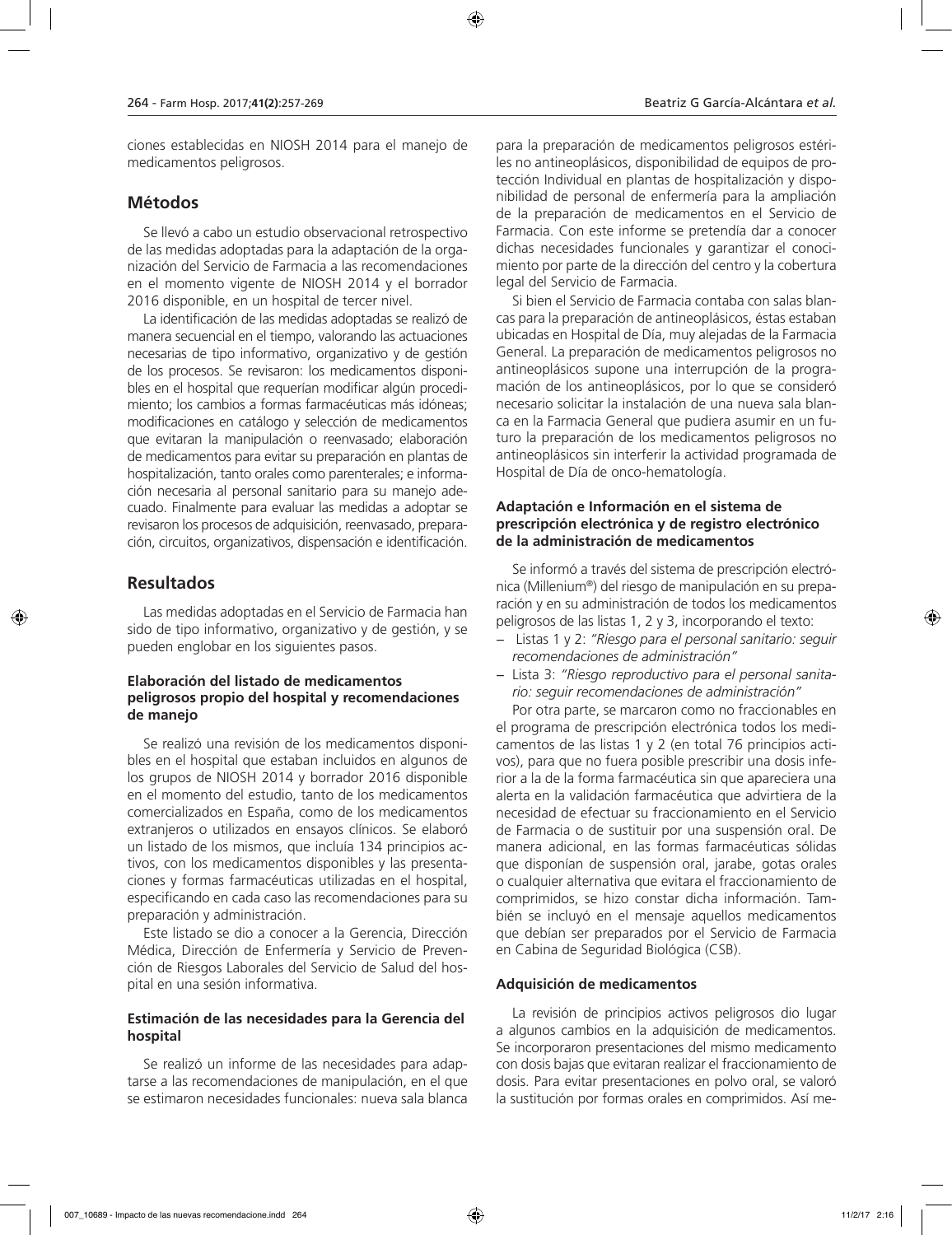gestrol, que se adquiría granulado oral en sobres (Borea) e implicaba la disolución del polvo para su administración, se cambió por Megefren, que ofrecía comprimidos en formato unidosis. También se eliminaron presentaciones que se presentaban en frasco multidosis, como fenitoína (Epanutin), por otras en blíster (Sinergina).

#### **Reenvasado de sólidos orales**

Se hizo una revisión del reenvasado realizado en el periodo comprendido entre mayo de 2015 y mayo de 2016, en el que se habían reenvasado 75.779 unidades de medicamentos peligrosos (4.290 de la lista 1; 36.090 de la lista 2 y 35.399 de la lista 3), lo que constituía un 13,5% del total; de estos había habido incidencias en la máquina reenvasadora en 198 unidades (0,26%).

Para los principios activos pertenecientes a las listas 1 y 2 se revisó la disponibilidad comercial de medicamentos que no requerían reenvasado, encontrando presentación en dosis unitarias en 5 casos: anastrozol, bicalutamida, letrozol, megestrol y rasagilina.

En los casos en los que no estaba disponible en dosis unitarias en el mercado, se valoró cuántos eran candidatos a reetiquetado en lugar de reenvasado, lo cual fue posible para 6 medicamentos: everolimus, abacavir, fenitoína, nevirapina, abacavir/lamivudina y ácido micofenólico.

El resto de medicamentos que no disponían de formato en unidosis o no cumplían los criterios de reetiquetado se tuvieron que acondicionar mediante un procedimiento manual, para evitar la reenvasadora automática. Se incluyó información detallada sobre la manipulación en su ficha de reenvasado. Estos medicamentos fueron: hidroxicarbamida, azatioprina, tacrolimus y dolutegravir/ abacavir/lamivudina.

Con estas medidas se solventó el reenvasado automático de 35.253 unidades: 8.906 pasaron a reetiquetarse, 23.822 se destinaron a acondicionamiento manual y para las restantes 2.525 se encontró una alternativa comercial en unidosis que evitaba el contacto directo con el medicamento peligroso (Tabla 1).

| Nombre del<br>medicamento y dosis | Principio activo                         | Alternativa            | Lista<br><b>NIOSH</b> | <b>Unidades</b><br>reenvasadas<br>(mayo 2015 -<br>mayo 2016) |
|-----------------------------------|------------------------------------------|------------------------|-----------------------|--------------------------------------------------------------|
| Anastrozol Normon 1 mg            | Anastrozol                               | Blíster dosis unitaria | $\mathbf{1}$          | 280                                                          |
| Casodex 50 mg                     | Bicalutamida                             | Blíster dosis unitaria | $\mathbf{1}$          | 690                                                          |
| Certican 0,25 mg                  |                                          |                        |                       | 119                                                          |
| Certican 0,5 mg                   | Everolimus                               | Reetiquetado           | 1                     | 1.300                                                        |
| Certican 0,75 mg                  |                                          |                        |                       | 179                                                          |
| Siklos 100 mg                     | Hidroxicarbamida                         | Dosis unitaria manual  | $\mathbf{1}$          | 540                                                          |
| Femara 2,5 mg                     | Letrozol                                 | Blíster dosis unitaria | 1                     | 269                                                          |
| Megefren 160 mg                   | Megestrol                                | Blíster dosis unitaria | $\mathbf{1}$          | 899                                                          |
| Ziagen 300 mg                     | Abacavir                                 | Reetiquetado           | $\overline{2}$        | 120                                                          |
| Kivexa 600/300 mg                 | Abacavir sulfato/ Lamivudina             | Reetiquetado           | $\overline{2}$        | 390                                                          |
| Trizivir 300/150/300 mg           | Abacavir sulfato/ Lamivudina/ Zidovudina | Reetiquetado           | $\overline{2}$        | 120                                                          |
| Myfortic 180 mg                   | Ácido micofenólico                       |                        | $\overline{2}$        | 1.530                                                        |
| Myfortic 360 mg                   |                                          | Reetiquetado           |                       | 3.830                                                        |
| Imurel 50 mg                      | Azatioprina                              | Dosis unitaria manual  | $\overline{2}$        | 1.359                                                        |
| Aldactone 25 mg                   | Espironolactona                          | Dosis unitaria manual  | $\overline{2}$        | 7.344                                                        |
| Sinergina 100 mg                  | Fenitoína                                | Reetiquetado           | $\overline{2}$        | 1.198                                                        |
| Nevirapina Teva 200 mg            | Nevirapina                               | Reetiquetado           | $\overline{2}$        | 120                                                          |
| Azilect 1 mg                      | Rasagilina mesilato                      | Blíster dosis unitaria | $\overline{2}$        | 387                                                          |
| Prograf 0,5 mg                    |                                          | Dosis unitaria manual  | $\overline{2}$        | 300                                                          |
| Prograf 1 mg                      |                                          |                        |                       | 1.259                                                        |
| Prograf 5 mg                      |                                          |                        |                       | 420                                                          |
| Advagraf 0,5 mg                   | Tacrolimus                               |                        |                       | 300                                                          |
| Advagraf 1 mg                     |                                          |                        |                       | 4.315                                                        |
| Advagraf 5 mg                     |                                          |                        |                       | 1.619                                                        |
| Triumeq 50/600/300 mg             | Dolutegravir/ Abacavir/ Lamivudina       | Dosis unitaria manual  | $\overline{2}$        | 6.366                                                        |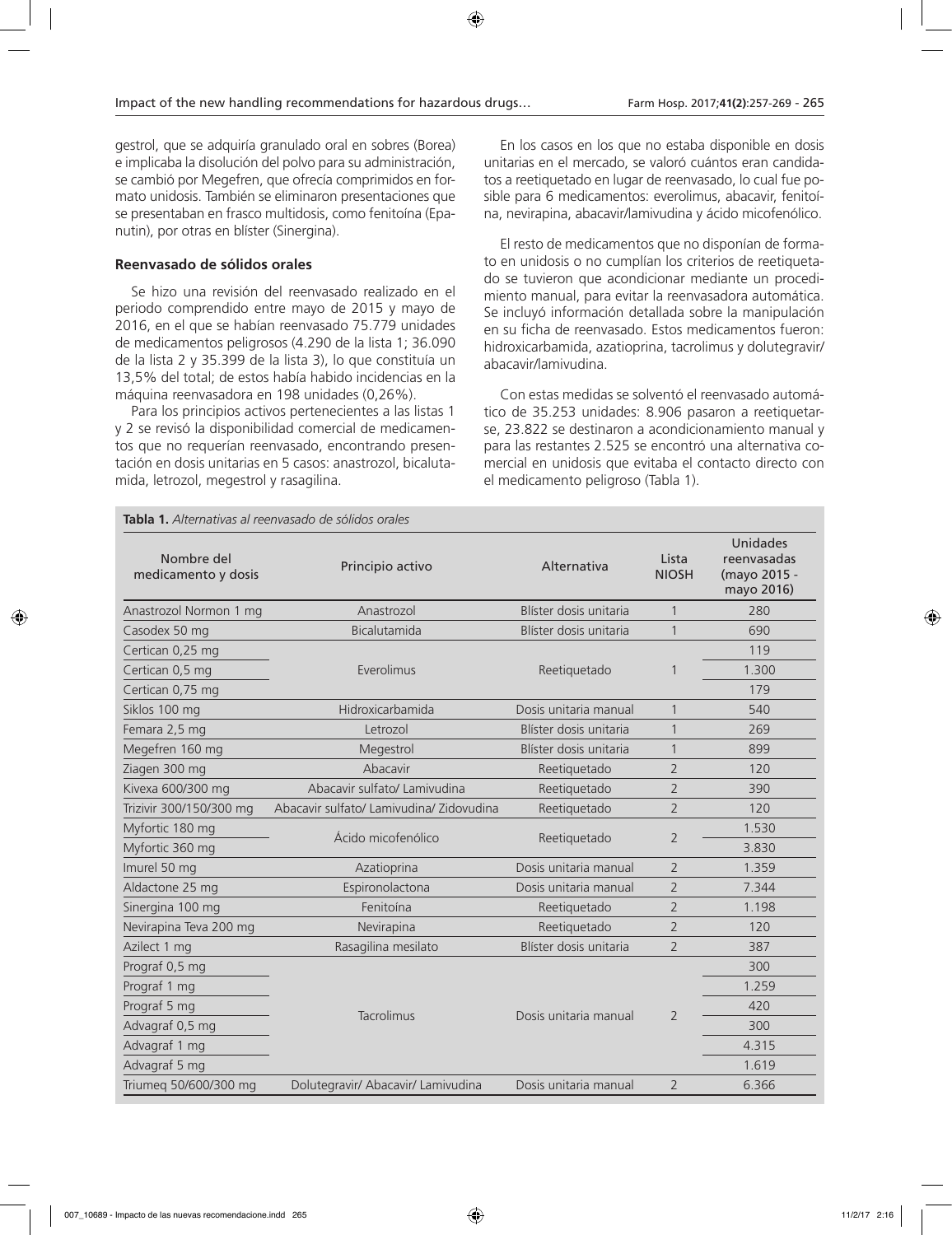Adicionalmente se añadió información relativa a la seguridad del personal manipulador en la ficha de reenvasado de los principios activos de la lista 3, indicando su condición de medicamento peligroso, la advertencia de no reenvasar de forma automática y la necesidad de utilizar equipamiento de uso exclusivo y equipos de protección del manipulador, como guantes, bata protectora y mascarilla, ante posibles roturas o derrames durante el reenvasado.

#### **Preparación de medicamentos no estériles, elaboración de fórmulas magistrales orales e identificación de materia prima peligrosa**

Se asumió la reconstitución de las suspensiones orales que venían en forma de polvo para suspensión, por lo que pasaron a prepararse en el laboratorio de Farmacotecnia valganciclovir solución oral y micofenolato suspensión oral. Por otra parte, se realizaron recomendaciones como medicamento peligroso en la ficha de preparación de azatioprina 50 mg/mL suspensión oral y fenoxibenzamina 2 mg/mL solución oral. Estas 4 preparaciones pasaron a elaborarse en la CSB tipo II b para formas no estériles, ubicada en una sala aislada con presala, próxima al laboratorio de Farmacotecnica, con presión neutra y que no requiere condiciones de esterilidad. Se incluyeron instrucciones detalladas sobre la preparación segura de los mismos en sus fichas correspondientes. El número de preparaciones realizadas de cada medicamento se detallan en la Tabla 2.

#### **Preparación de medicamentos estériles**

Se asumió la preparación de todos los medicamentos parenterales de los medicamentos de las listas 1 y 2 que no se realizaban hasta ese momento. De este modo, preparaciones que antes se llevaban a cabo en planta por el personal de enfermería pasaron a ser preparadas por el Servicio de Farmacia en CSB tipo II b.

Se detectaron 3 medicamentos de uso parenteral que se debían realizar en CSB que no se realizaban hasta entonces: micofenolato, ciclosporina y tacrolimus. Las preparaciones realizadas se especifican en la Tabla 3.

En el caso de fenitoína, se analizó la posibilidad de adquirirla a través de la farmacia comunitaria en forma de vial, aunque su corta caducidad (3 meses) no hacía posible su uso en el hospital. Dada su utilización y su disponibilidad en los carros para protocolos de urgencia, no se puede asumir su preparación en el Servicio de Farmacia para la indicación urgente. En algún caso se ha modificado el protocolo de uso de fenitoína por otro medicamento en prevención de convulsiones, pero no en todos los servicios. Por otra parte, su uso es puntual y, tal y como recomienda para este medicamento el documento técnico de medicamentos peligrosos del Instituto Nacional de Seguridad e Higiene en el Trabajo, si no se puede preparar en cabina, se debe utilizar protección ocular y respiratoria, ya que tampoco se pueden utilizar sistemas cerrados de transferencia de medicamentos al presentarse en forma de ampollas, al igual que ocurre con ciclosporina y tacrolimus.

#### **Organización en la preparación de fórmulas magistrales**

Se revisaron los procedimientos de trabajo en el laboratorio de Farmacotecnia que implicaban principios activos peligrosos para la adopción de medidas de seguridad para el personal elaborador. Para los principios activos de la lista NIOSH 1 no se detectó ninguna actividad nueva a realizar, puesto que ya se estaban preparando en CSB. Para los principios activos de la lista

**Tabla 2.** *Incorporaciones en los preparados orales de principios activos peligrosos realizados en el Servicio de Farmacia (septiembre 2015 - junio 2016)*

| Preparación oral                                         | $No$ preparaciones | Lista NIOSH |
|----------------------------------------------------------|--------------------|-------------|
| Azatioprina 50 mg/mL suspensión oral                     |                    |             |
| Fenoxibenzamina 2 mg/mL solución oral                    |                    |             |
| Micofenolato polvo para suspensión oral (reconstitución) |                    |             |
| Valganciclovir polvo para solución oral (reconstitución) |                    |             |

**Tabla 3.** *Incorporaciones y cambios en las preparaciones endovenosas realizadas en el Servicio de Farmacia (septiembre 2015 - junio 2016)*

| Medicamento       | N° preparaciones | Cambio             | Lista NIOSH |
|-------------------|------------------|--------------------|-------------|
| Ciclosporina      | 296              | Planta – CSB IIb   |             |
| Micofenolato      | 907              | Planta – $CSB$ Ilb |             |
| <b>Tacrolimus</b> | 32               | $CHH - CSB$ llb    |             |
|                   |                  |                    |             |

CSB IIb: cabina de seguridad biológica tipo IIb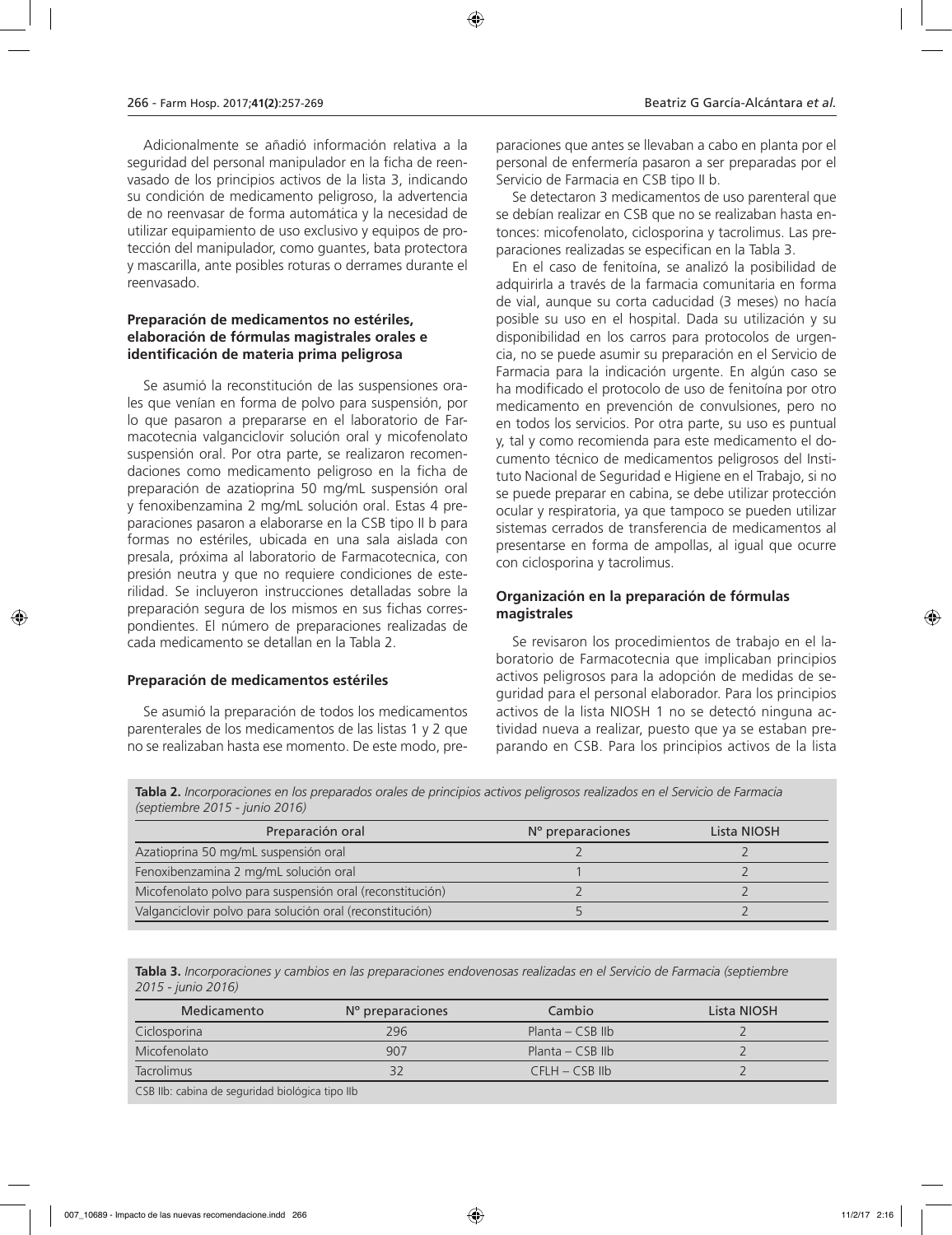NIOSH 2 se incluyó un apartado de normas de seguridad para la preparación, indicando el equipo de seguridad personal requerido (uniforme azul, zuecos azules, gorro, gafas protectoras, bata protectora de citostáticos, mascarilla FFP3, doble guante) y el entorno de preparación (CSB). En las preparaciones de la lista NIOSH 3 se actualizó el procedimiento para la incorporación de información al personal de riesgo ("riesgo para personal -hombres y mujeres- que están intentando concebir de forma activa, mujeres embarazadas o que planean estarlo, o que están lactando. Si se está en situación de riesgo trabajar en CSB y con equipo de seguridad personal") (Tabla 4).

## **Discusión**

El Servicio de Farmacia del hospital donde se ha realizado este trabajo está acreditado por la Norma ISO 9001 y está acreditado por la Consejería de Sanidad para la preparación de medicamentos según la Guía de Buenas Prácticas de Preparación de Medicamentos en los Servicios de Farmacia11 para la preparación de citostáticos orales. Aun así, la publicación de las recomendaciones de NIOSH 2014 implicó un cambio importante en la ma-

nipulación de medicamentos, tanto por el número de nuevos medicamentos considerados peligrosos, como por el cambio en el manejo en su administración, lo que requirió una reevaluación de los procesos en el Servicio de Farmacia y en la organización.

La selección de medicamentos peligrosos en formas farmacéuticas y formatos adecuados para la no manipulación supuso la adquisición de dos principios activos que disponían de alternativas que evitaran este hecho. Por otro lado, dentro de las alternativas que se buscaron al reenvasado, el 7,2% de ellas evitaron la manipulación directa (gracias a la alternativa comercial en unidosis) y el 92,8% restante mejoraron la seguridad en el contacto con medicamentos peligrosos (gracias a las alternativas de reetiquetado y dosis unitaria manual, evitando incidencias con la máquina reenvasadora). Para el resto de medicamentos, incluidos los de la lista 3, se han incorporado medidas de seguridad detalladas para que su manipulación sea lo más segura posible.

En cuanto a las preparaciones endovenosas y la elaboración de fórmulas magistrales, la implantación de las recomendaciones de NIOSH ha supuesto una corrección en algunos de los procesos, mejorando así las condiciones de seguridad. Concretamente se ha cam-

**Tabla 4.** *Relación de cambios en el procedimiento de elaboración de fórmulas magistrales*

| Medicamento                                     | Cambio                         | <b>Lista NIOSH</b> |
|-------------------------------------------------|--------------------------------|--------------------|
| Abacavir 200 mg/ Lamivudina 100 mg cápsulas     | CSB <sub>II</sub>              | 2                  |
|                                                 | CSB <sub>II</sub>              | $\overline{2}$     |
| Azatioprina 10 mg/mL suspensión oral            |                                |                    |
| Carbamazepina 25 mg/mL jarabe                   | CSB <sub>II</sub>              | $\overline{2}$     |
| Carbamazepina 40 mg/mL jarabe                   | CSB <sub>II</sub>              | $\overline{2}$     |
| Cidofovir 1,5% crema                            | CSB <sub>II</sub>              | $\overline{2}$     |
| Cidofovir 3% crema                              | CSB <sub>II</sub>              | $\overline{2}$     |
| Entecavir 0,5 mg cápsulas                       | CSB <sub>II</sub>              | $\overline{2}$     |
| Espironolactona 2 mg/mL suspensión oral         | CSB <sub>II</sub>              | $\overline{2}$     |
| Espironolactona 10 mg/mL suspensión oral        | CSB <sub>II</sub>              | $\overline{2}$     |
| Fenitoína suspensión acuosa 5 mg/mL             | CSB <sub>II</sub>              | $\overline{2}$     |
| Sirolimus 0,2% pomada                           | CSB <sub>II</sub>              | $\overline{2}$     |
| Sirolimus 0,4% pomada                           | CSB <sub>II</sub>              | $\overline{2}$     |
| Tacrolimus 0,5 mg/ml suspensión oral            | CSB <sub>II</sub>              | $\overline{2}$     |
| Ambrisentan 5 mg cápsulas                       | Información personal de riesgo | 3                  |
| Bosentan 31,25 mg cápsulas                      | Información personal de riesgo | 3                  |
| Topiramato 6 mg/ml suspensión oral              | Información personal de riesgo | 3                  |
| Voriconazol 10 mg/mL colirio                    | Información personal de riesgo | 3                  |
| Voriconazol intraestomal 50 mcg/0,1 mL          | Información personal de riesgo | 3                  |
| Voriconazol intravítreo 10 mcg/0,1 mL           | Información personal de riesgo | 3                  |
| Voriconazol intravítreo 50 mcg/0,1 mL           | Información personal de riesgo | 3                  |
| Voriconazol intravítreo 100 mcg/0,1 mL          | Información personal de riesgo | 3                  |
| Voriconazol intravítreo 200 mcg/0,1 mL          | Información personal de riesgo | 3                  |
| Zonisamida 10 mg/mL jarabe                      | Información personal de riesgo | 3                  |
| CSB Ilb: cabina de seguridad biológica tipo Ilb |                                |                    |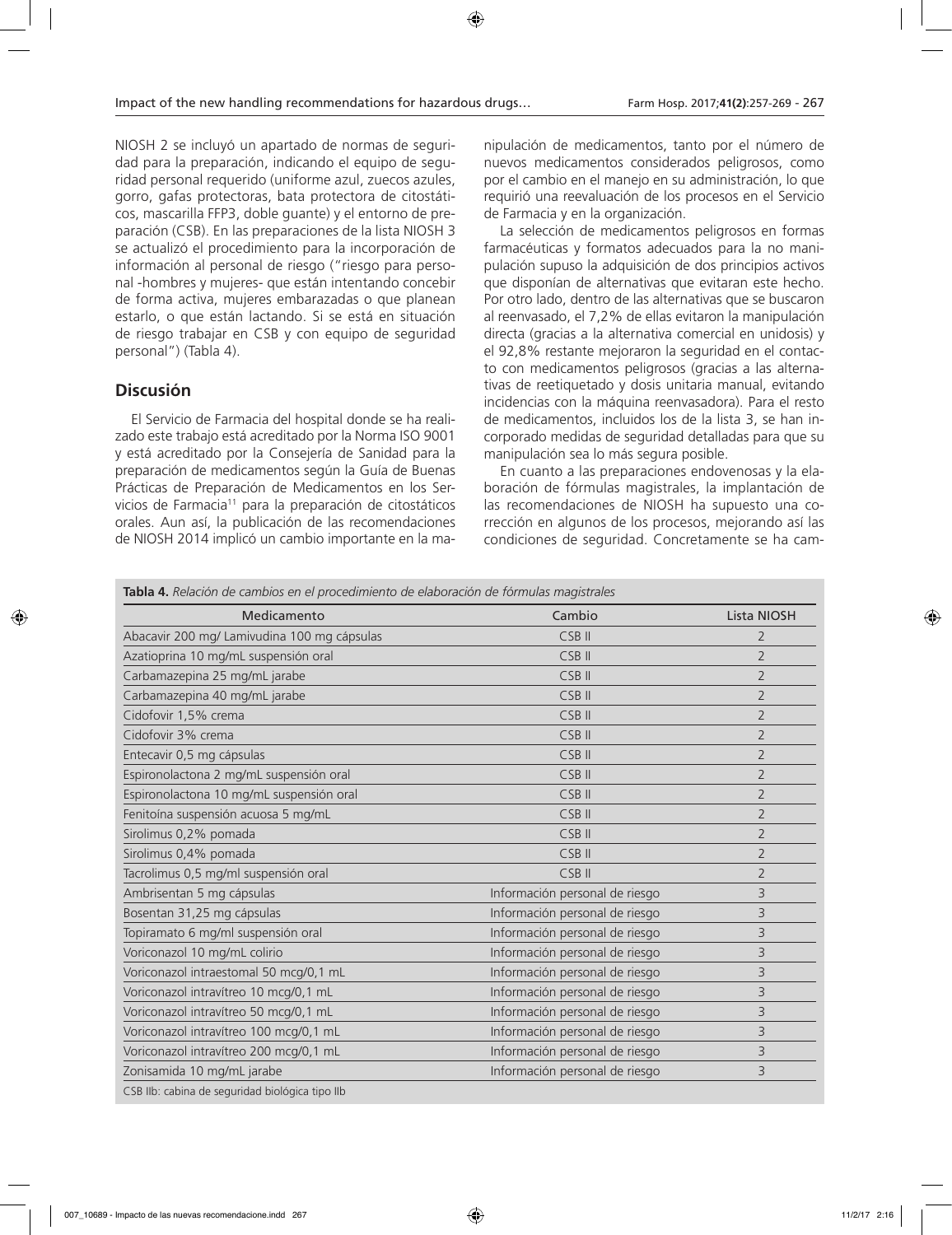biado algún aspecto de la elaboración de diez principios activos peligrosos que en total suman 1.257 preparaciones entre septiembre de 2015 y junio de 2016, por lo que todos estos contactos se evitarán en las futuras preparaciones.

La mejora cualitativa en la seguridad se está logrando gracias a la generación de los avisos oportunos, tanto en las fichas de seguridad de los medicamentos implicados, como en las fichas de elaboración, el programa de prescripción Millenium® o el registro de medicamentos peligrosos del Servicio de Salud.

Constituyen un problema sin resolver aquellos medicamentos que se presentan en forma de ampollas (fenitoína) o que, por su estabilidad, no puede asumirse la preparación en el Servicio de Farmacia (triptorelina), por ser de administración inmediata o inestable. Sería deseable que estos medicamentos peligrosos vinieran en una presentación que permitiera un manejo seguro en las plantas de hospitalización, como por ejemplo en jeringas precargadas con sistemas de seguridad específicos.

Esta revisión está limitada a los medicamentos disponibles en un hospital, por lo que cada institución deberá valorar los medicamentos que se utilizan en su entorno y los riesgos de su propia organización, adoptando las medidas propias en cada caso que dependerán de la situación de partida, siendo necesarias más o menos actuaciones con objeto de garantizar un uso seguro de los medicamentos peligrosos en cada centro.

La publicación de NIOSH 2014 y su reciente actualización en 2016<sup>12</sup>, así como la publicación en septiembre de 2016 del documento técnico del Instituto Nacional de Seguridad e Higiene en el Trabajo de "Medicamentos Peligrosos: medidas para su preparación y administración"13 conlleva una responsabilidad superior en los Servicios de Farmacia. Se debe centralizar la preparación de un mayor número de medicamentos peligrosos de lo que se venía haciendo hasta entonces, incorporando un área de preparación de medicamentos peligrosos ajeno al área de onco-hematología, y que presumiblemente hará necesario en algunos casos la dotación de nuevas salas blancas para cumplir adecuadamente las recomendaciones pues, si bien se dispone en general de instalaciones adecuadas para los medicamentos antineoplásicos, en muchos casos será necesaria una nueva ubicación para no interferir en la actividad programada de preparación para Oncología y Hematología, así como una específica para los medicamentos no estériles, en el caso de que no se disponga de estas instalaciones, pues no se recomienda utilizar las instalaciones de medicamentos estériles.

La concentración de la manipulación de medicamentos peligrosos en el Servicio de Farmacia obliga a extremar las precauciones a tomar en el personal del propio Servicio de Farmacia, mediante salas blancas con todas

las garantías de seguridad exigibles y el uso de sistemas cerrados de transferencia de medicamentos en la preparación de medicamentos peligrosos.

Es necesario garantizar el manejo seguro garantizando el cumplimiento de los procedimientos normalizados de forma constante. Sería de utilidad disponer de dispositivos que permitieran valorar y monitorizar la contaminación de superficies de trabajo, así como certificaciones externas que garanticen un manejo seguro de estos medicamentos.

Por último, cabe señalar que si bien las medidas a adoptar en el Servicio de Farmacia son imprescindibles, el manejo seguro de medicamentos peligrosos afecta a toda la organización sanitaria y debe ser asumida de forma responsable por toda la institución, pues las medidas del Servicio de Farmacia evitan sólo una parte del problema.

## **Referencias**

- 1. Falck K, Grohn P, Sorsa M, Vainio H, Heinonen E, Holsti LR. Mutagenicity in urine of nurses handling cytostatic drugs. Lancet. 1979;1(8128):1250-1.
- 2. Real Decreto 665/97 sobre la protección de los trabajadores contra los riesgos relacionados con la exposición a agentes cancerígenos durante el trabajo. Boletín Oficial del Estado, nº 124 (24 de mayo de 1997).
- 3. Autoría múltiple. Guía de Buenas Prácticas para trabajadores profesionalmente expuestos a agentes citostáticos [Monografía en internet]. Madrid: Escuela Nacional de Medicina del Trabajo. Instituto de Salud Carlos III. Ministerio de Economía y Competitividad. Martínez de Aramayona López MJ, Sánchez-Uriz MA. Coordinadoras; 2014 [22/07/16]. Disponible en: http://gesdoc.isciii.es/gesdoc controller?action=download&id=26/03/2014-199edf956b
- 4. ASHP technical assistance bulletin on handling cytotoxic and hazardous drugs. Am J Hosp Pharm. 1990;47(5):1033-49.
- 5. Occupational Safety and Health Administration (OSHA). OSHA Technical Manual. [22/07/16] Disponible en: https://www.osha.gov/ dts/osta/otm/otm\_vi/otm\_vi\_2.html
- 6. National Institute for Occupational Safety and Health (NIOSH). NIOSH alert: Preventing Occupational Exposures to Antineoplastic and Other Hazardous Drugs in Healthcare Settings [Monografía en internet]; 2004. 2004−165. [15/07/2016]. Disponible en: http://www.cdc.gov/niosh/docs/2004-165/pdfs/2004-165.pdf
- 7. National Institute for Occupational Safety and Health (NIOSH). NIOSH List of Antineoplastic and Other Hazardous Drugs in Healthcare Settings 2010 [Monografía en internet]; 2010. 2010- 167. [15/07/2016]. Disponible en: https://www.cdc.gov/niosh/ docs/2010-167/pdfs/2010-167.pdf
- 8. National Institute for Occupational Safety and Health (NIOSH). NIOSH List of Antineoplastic and Other Hazardous Drugs in Healthcare Settings 2012 [Monografía en internet]; 2012. 2012- 150. [15/07/2016]. Disponible en: https://www.cdc.gov/niosh/ docs/2012-150/pdfs/2012-150.pdf
- 9. National Institute for Occupational Safety and Health (NIOSH). NIOSH List of Antineoplastic and Other Hazardous Drugs in Healthcare Settings 2014 [Monografía en internet]; 2014. 2014-138. [2/07/2016]. Disponible en: http://www.cdc.gov/niosh/docs/2014- 138/pdfs/2014-138.pdf
- 10. National Institute for Occupational Safety and Health (NIOSH). Proposed Additions to the NIOSH 2016 Hazardous Drugs List; 2016. [4/07/16]. Disponible en: https://www.cdc.gov/niosh/docket/ review/docket233a/pdfs/proposed-additions-to-the-niosh-2016 hazardous-drugs-list-05-11-2015.pdf